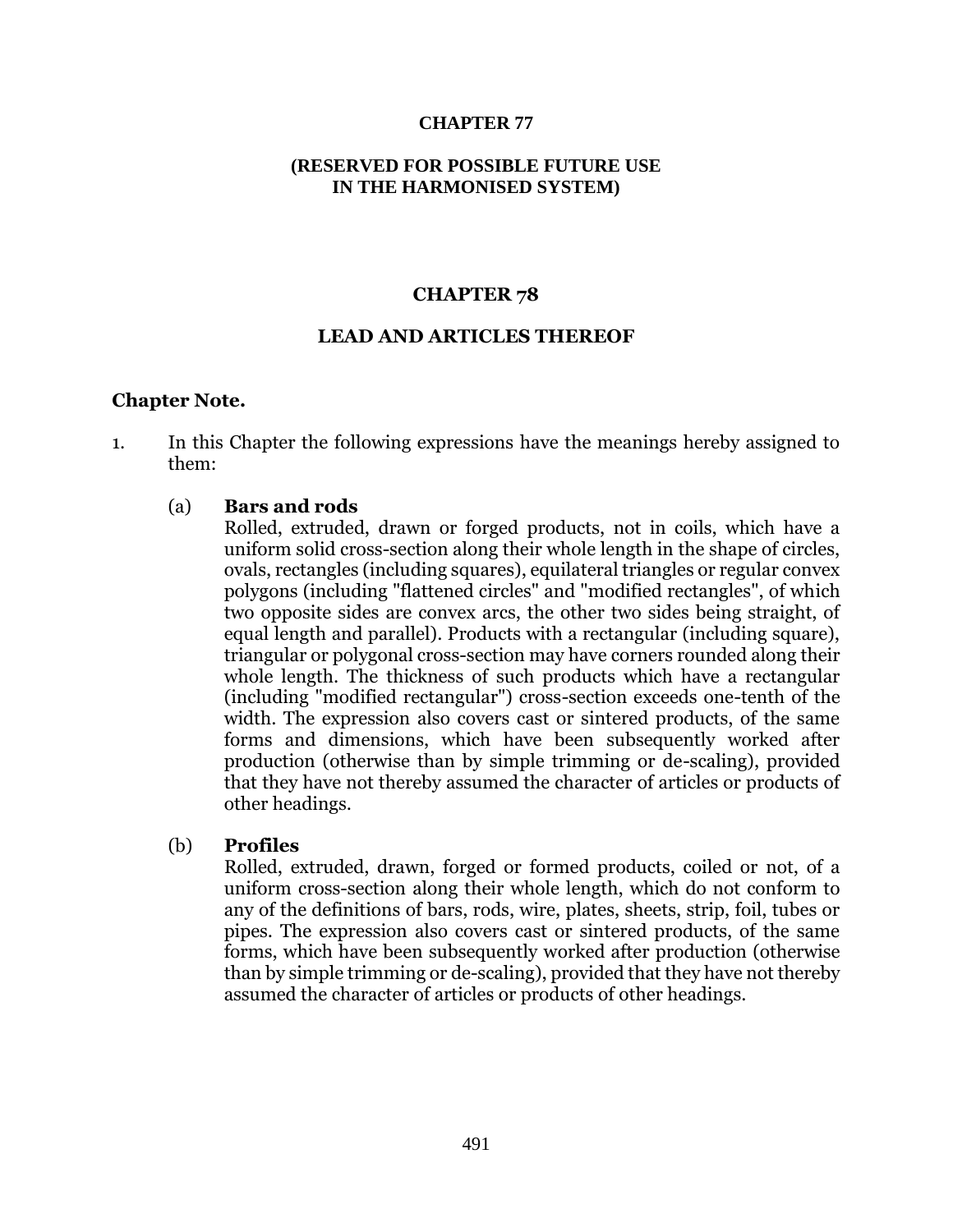# (c) **Wire**

Rolled, extruded or drawn products, in coils, which have a uniform solid cross-section along their whole length in the shape of circles, ovals, rectangles (including squares), equilateral triangles or regular convex polygons (including "flattened circles" and "modified rectangles", of which two opposite sides are convex arcs, the other two sides being straight, of equal length and parallel). Products with a rectangular (including square), triangular or polygonal cross-section may have corners rounded along their whole length. The thickness of such products which have a rectangular (including "modified rectangular") cross-section exceeds one-tenth of the width.

# (d) **Plates, sheets, strip and foil**

Flat-surfaced products (other than the unwrought products of heading 78.01), coiled or not, of solid rectangular (other than square) cross-section with or without rounded corners (including "modified rectangles" of which two opposite sides are convex arcs, the other two sides being straight, of equal length and parallel) of a uniform thickness, which are:

- of rectangular (including square) shape with a thickness not exceeding one-tenth of the width;
- of a shape other than rectangular or square, of any size, provided that they do not assume the character of articles or products of other headings.

Heading 78.04 applies, *inter alia*, to plates, sheets, strip and foil with patterns (for example, grooves, ribs, chequers, tears, buttons, lozenges) and to such products which have been perforated, corrugated, polished or coated, provided that they do not thereby assume the character of articles or products of other headings.

# (e) **Tubes and pipes**

Hollow products, coiled or not, which have a uniform cross-section with only one enclosed void along their whole length in the shape of circles, ovals, rectangles (including squares), equilateral triangles or regular convex polygons, and which have a uniform wall thickness. Products with a rectangular (including square), equilateral triangular or regular convex polygonal cross- section, which may have corners rounded along their whole length, are also to be considered as tubes and pipes provided the inner and outer cross- sections are concentric and have the same form and orientation. Tubes and pipes of the foregoing cross-sections may be polished, coated, bent, threaded, drilled, waisted, expanded, cone-shaped or fitted with flanges, collars or rings.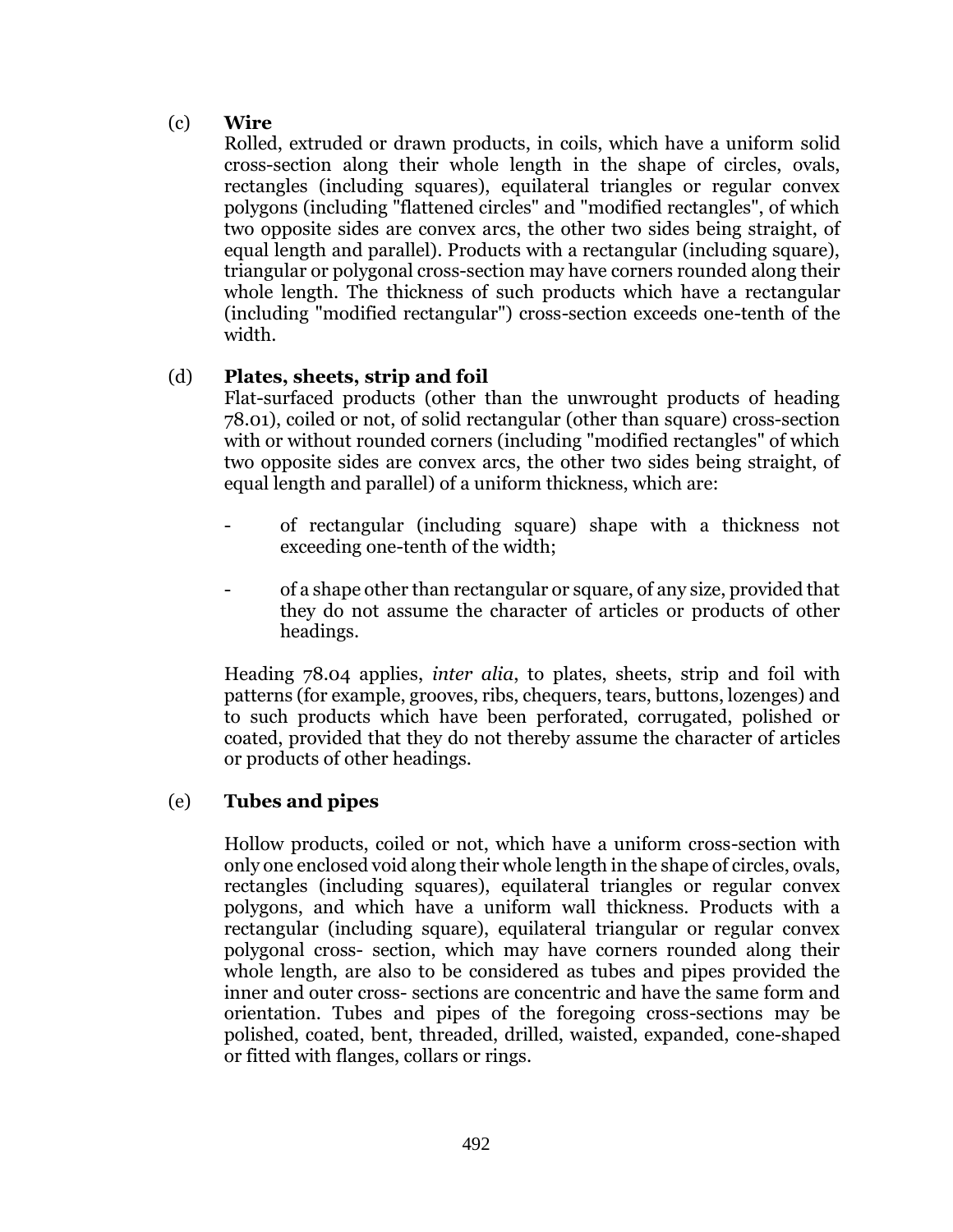# **Subheading Note.**

1. In this Chapter the expression "refined lead" means:

Metal containing by weight at least 99.9% of lead, provided that the content by weight of any other element does not exceed the limit specified in the following table:

| Element                      | Limiting content % by weight |  |  |
|------------------------------|------------------------------|--|--|
| Silver<br>Ag                 | 0.02                         |  |  |
| As<br>Arsenic                | 0.005                        |  |  |
| Bi<br>Bismuth                | 0.05                         |  |  |
| Calcium<br>Ca                | 0.002                        |  |  |
| C <sub>d</sub><br>Cadmium    | 0.002                        |  |  |
| Cu<br>Copper                 | 0.08                         |  |  |
| <b>Iron</b><br>Fe            | 0.002                        |  |  |
| Sulphur<br>S.                | 0.002                        |  |  |
| Sb<br>Antimony               | 0.005                        |  |  |
| Tin<br>Sn                    | 0.005                        |  |  |
| Zinc<br>Zn                   | 0.002                        |  |  |
|                              |                              |  |  |
| Other (for example Te), each | 0.001                        |  |  |

TABLE - Other elements